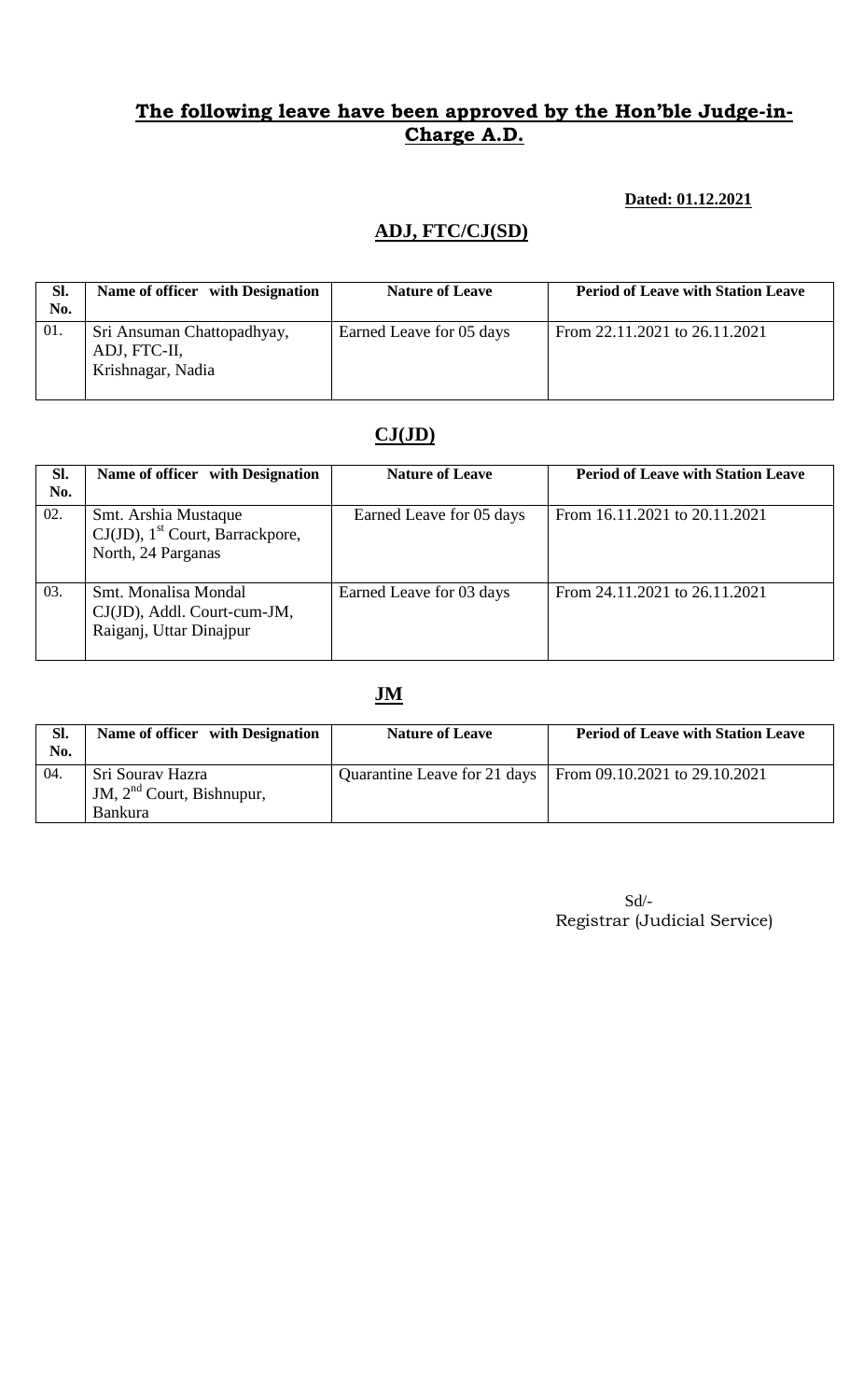### **Dated: 01.12.2021**

| SL  | Name of officer with Designation                                          | <b>Nature of Leave</b>      | <b>Period of Leave with Station Leave</b> |
|-----|---------------------------------------------------------------------------|-----------------------------|-------------------------------------------|
| NO  |                                                                           |                             |                                           |
| 01. | Sri Amit Chakraborty<br>JM, 3 <sup>rd</sup> Court, Rampurhat,<br>Birbhum. | Earned Leave for 10<br>days | From 21.12.2021 to 30.12.2021             |
|     |                                                                           |                             |                                           |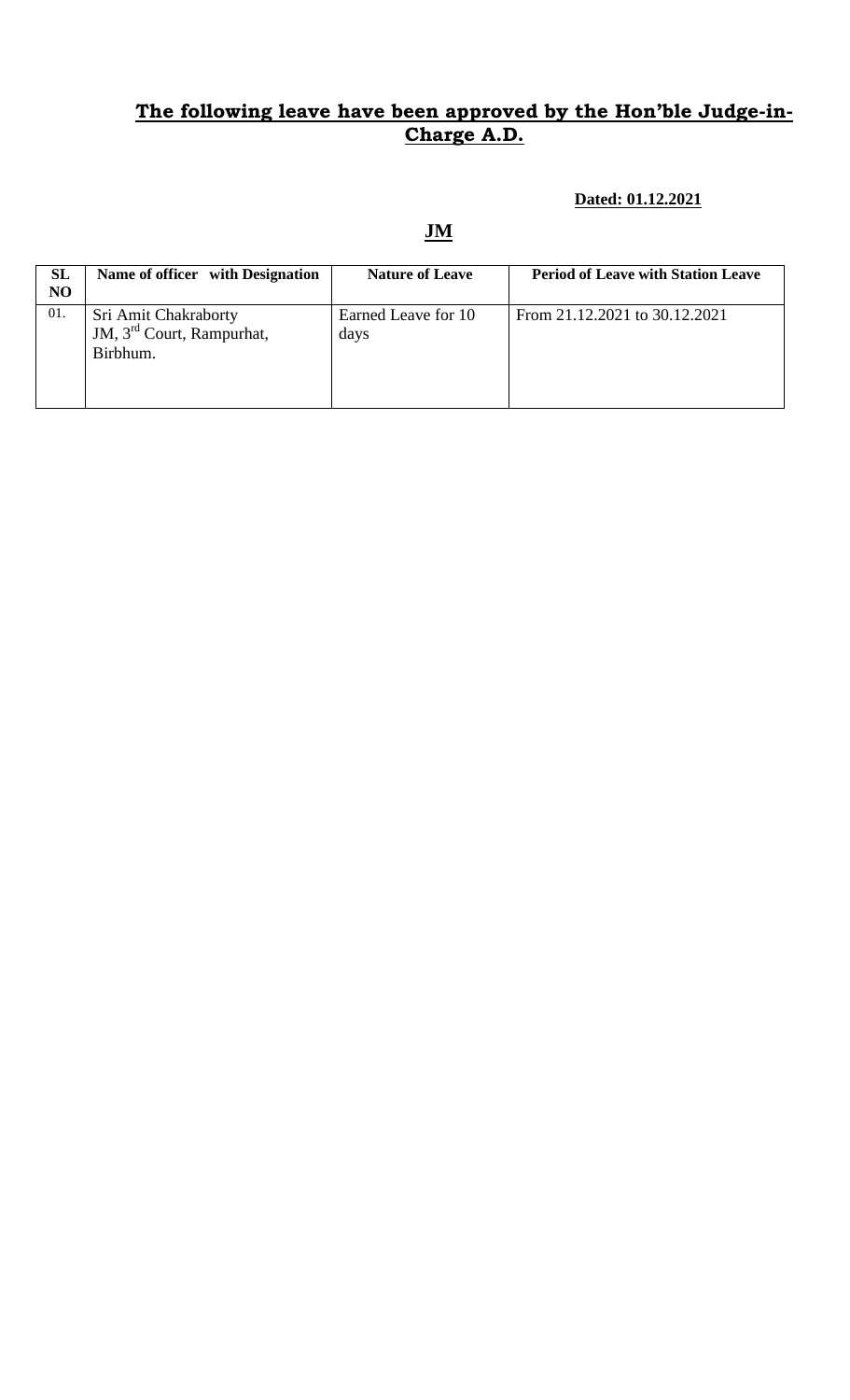#### **Dated: 02.12.2021**

# **ADJ**

| SL             | Name of officer with Designation                                                  | <b>Nature of Leave</b>                      | <b>Period of Leave with Station</b> |
|----------------|-----------------------------------------------------------------------------------|---------------------------------------------|-------------------------------------|
| N <sub>O</sub> |                                                                                   |                                             | Leave                               |
| 01.            | Sri Jimut Bahan Biswas<br>ADJ, North & Middle Andaman,<br>Mayabunder, A&N Islands | Cancellation of Earned Leave for<br>12 days | From 06.12.2021 to 17.12.2021       |
|                |                                                                                   | Earned Leave for 12 days                    | From 13.12.2021 to 24.12.2021       |
| 02.            | Sri Mahitosh Dutta, District Judge,<br>Purulia                                    | Earned Leave for 04 days                    | From 06.12.2021 to 09.12.2021       |

| SL<br>NO | Name of officer with Designation                          | <b>Nature of Leave</b>   | <b>Period of Leave with Station</b><br>Leave |
|----------|-----------------------------------------------------------|--------------------------|----------------------------------------------|
| 03.      | Smt. Monila Bhutia<br>Principal Magistrate, JJB, Calcutta | Earned Leave for 16 days | From 23.12.2021 to 07.01.2022                |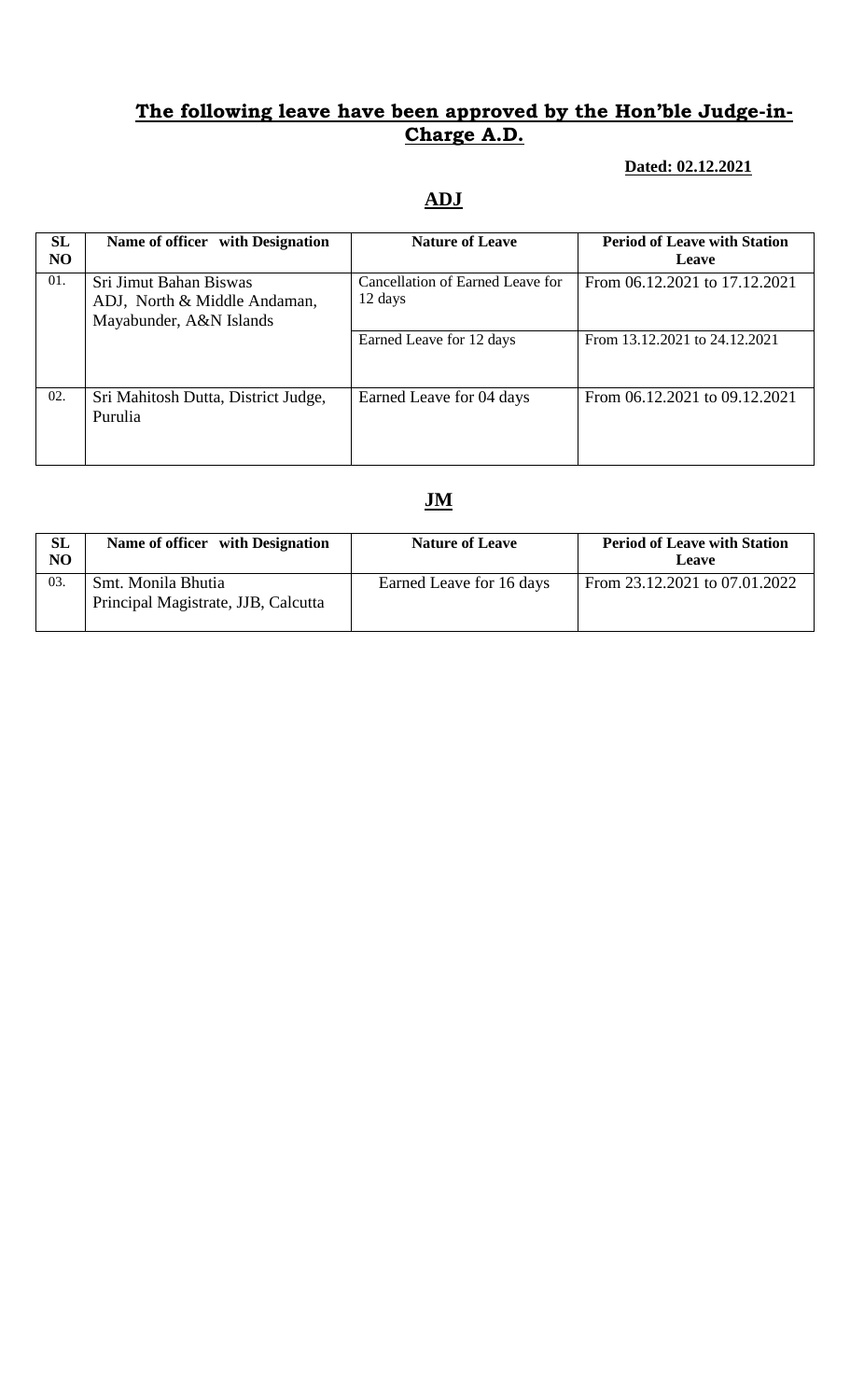### **Dated: 02.12.2021**

| SL<br>NO | Name of officer with<br><b>Designation</b>                         | <b>Nature of Leave</b>     | <b>Period of Leave with Station Leave</b> |
|----------|--------------------------------------------------------------------|----------------------------|-------------------------------------------|
| 01.      | Smt. Nilanjana Ghosh<br>JM, 3 <sup>rd</sup> Court, Ranaghat, Nadia | Commuted Leave for 07 days | From 20.09.2021 to 26.09.2021             |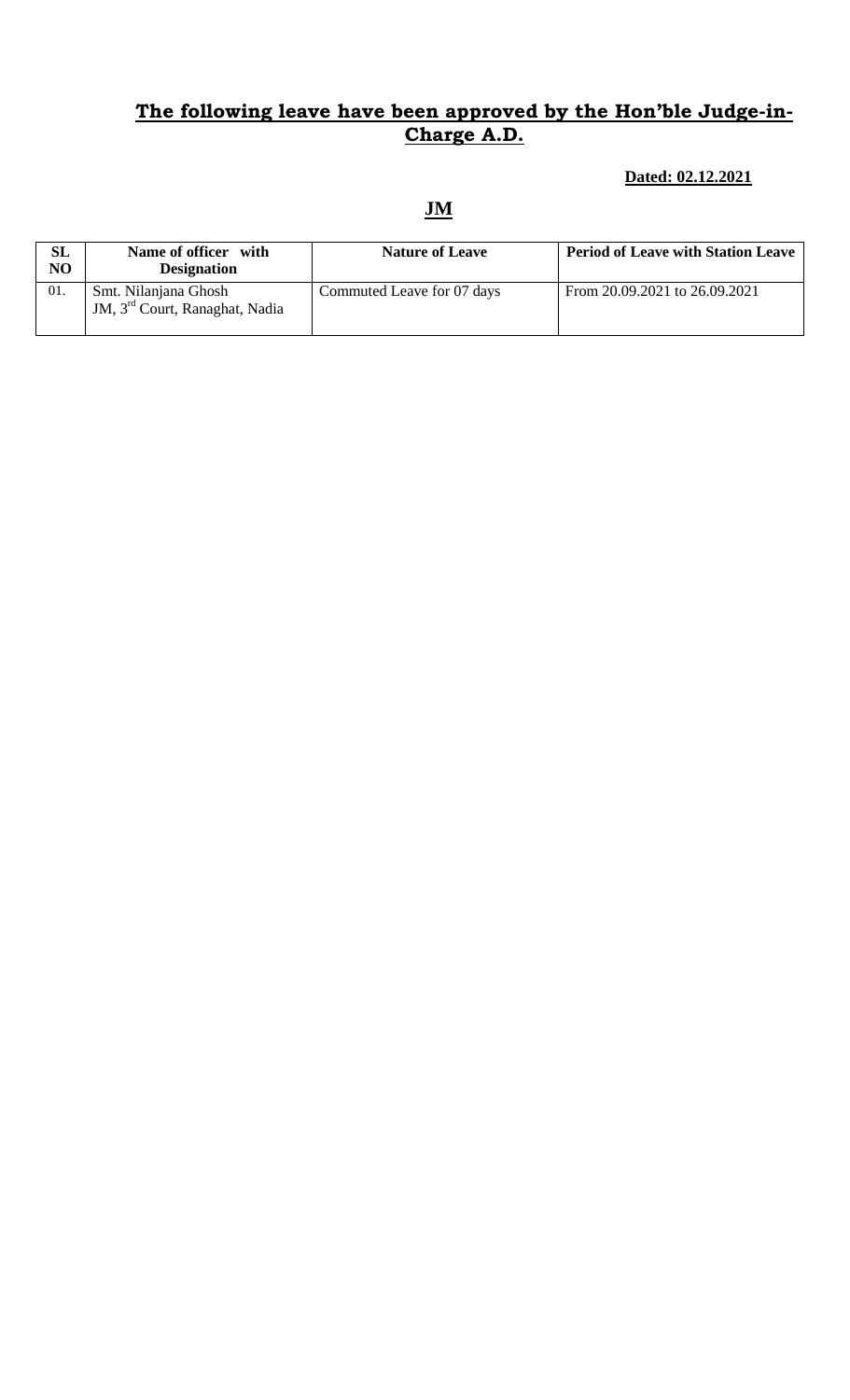### **Dated: 03.12.2021**

# **ADJ**

| SL<br>N <sub>O</sub> | Name of officer with<br><b>Designation</b>                          | <b>Nature of Leave</b>   | <b>Period of Leave with Station Leave</b> |
|----------------------|---------------------------------------------------------------------|--------------------------|-------------------------------------------|
| 01.                  | Sri Ashutosh Sarkar<br>ADJ, Kalyani, Nadia                          | Earned Leave for 02 days | From 07.10.2021 to 08.10.2021             |
| 02.                  | Sri Arun Kiran Bandyopadhyay<br>ADJ, 2 <sup>nd</sup> Court, Bankura | Earned Leave for 02 days | From<br>24.02.2020 to 25.02.2020          |

### **JM**

| SL<br>NO | Name of officer with<br><b>Designation</b>                           | <b>Nature of Leave</b>   | <b>Period of Leave with Station Leave</b> |
|----------|----------------------------------------------------------------------|--------------------------|-------------------------------------------|
| 03.      | Smt. Sanghamitra Debnath<br>Principal Magistrate, JJB,<br>Jalpaiguri | Earned Leave for 01 day. | On 08.10.2021                             |

### **CJ(JD)**

| SL<br>NO | Name of officer with<br><b>Designation</b>                           | <b>Nature of Leave</b>   | <b>Period of Leave with Station Leave</b> |
|----------|----------------------------------------------------------------------|--------------------------|-------------------------------------------|
| 04.      | Smt. Kanika Roy<br>$CJ(JD)$ , $2nd$ Court, Khatra,<br><b>Bankura</b> | Earned Leave for 13 days | From 08.11.2021 to 20.11.2021             |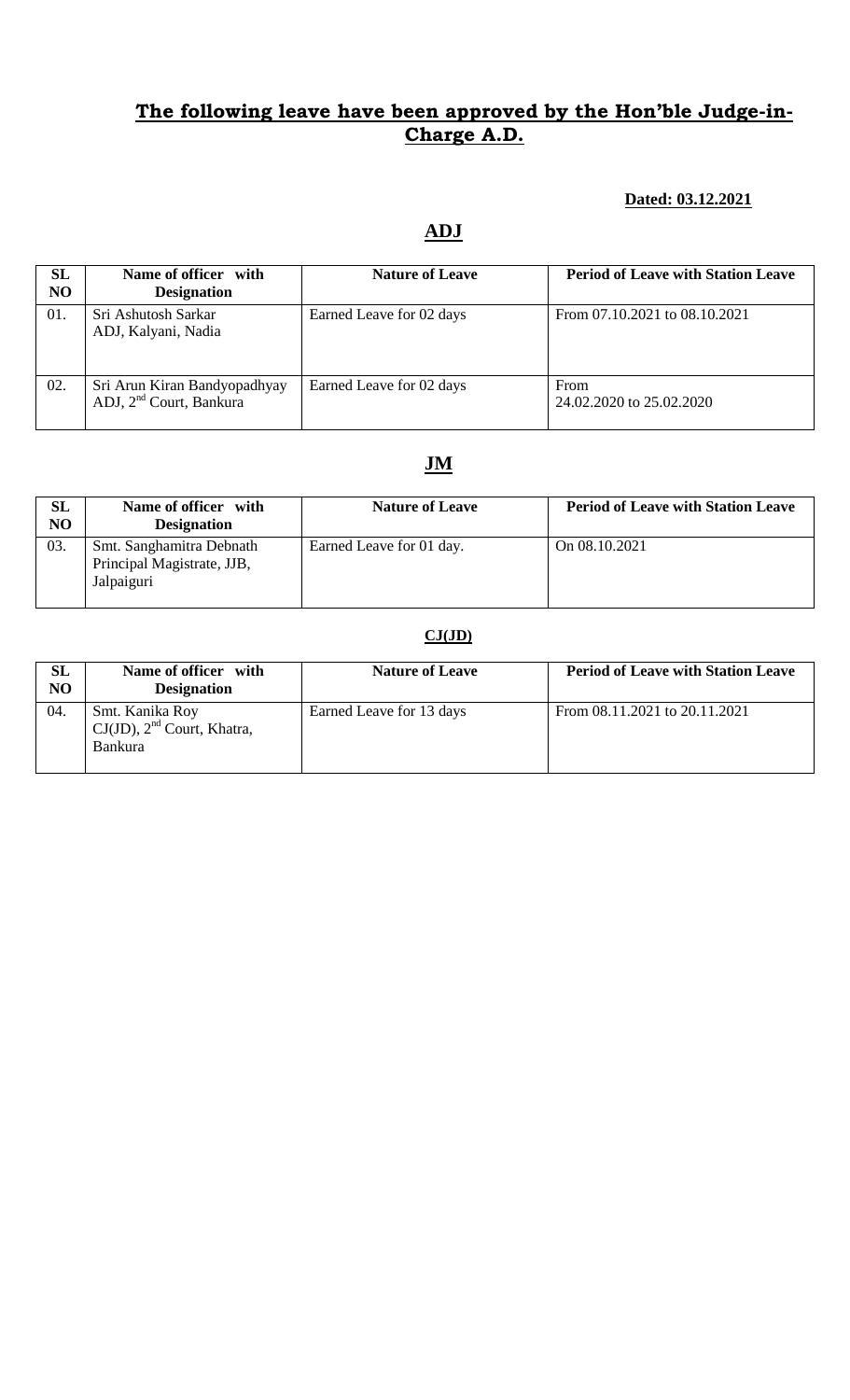#### **Dated: 03.12.2021**

#### **ADJ**

| SL<br>N <sub>O</sub> | Name of officer with<br><b>Designation</b>                         | <b>Nature of Leave</b>   | <b>Period of Leave with Station Leave</b> |
|----------------------|--------------------------------------------------------------------|--------------------------|-------------------------------------------|
| 01.                  | Sri Raja Chatterjee<br>ADJ, Andaman Nicobar Islands,<br>Port Blair | Earned Leave for 12 days | From 20.12.2021 to 31.12.2021             |
| 02.                  | Sri Subhendu Saha<br>ADJ, Mekhliganj, Cooch Behar                  | Earned Leave for 05 days | From 20.12.2021 to 24.12.2021             |

### **ADJ, FTC/ CJ(SD)**

| SL<br>NO | Name of officer with<br><b>Designation</b>                               | <b>Nature of Leave</b>   | <b>Period of Leave with Station Leave</b> |
|----------|--------------------------------------------------------------------------|--------------------------|-------------------------------------------|
| 03.      | Smt. Sunanda De Sarkar<br>$CJ(SD)$ , $2nd$ Court, Barasat, 24 Pgs<br>(N) | Earned Leave for 05 days | From 06.12.2021 to 10.12.2021             |

### **JM**

| SL<br>N <sub>O</sub> | Name of officer with<br><b>Designation</b>      | <b>Nature of Leave</b>   | <b>Period of Leave with Station Leave</b> |
|----------------------|-------------------------------------------------|--------------------------|-------------------------------------------|
| -04.                 | Smt Arpita Hira<br>JM, Islampur, Uttar Dinajpur | Earned Leave for 04 days | From 06.12.2021 to 09.12.2021             |

| SL<br>NO | Name of officer with<br><b>Designation</b>                                     | <b>Nature of Leave</b>   | <b>Period of Leave with Station Leave</b> |
|----------|--------------------------------------------------------------------------------|--------------------------|-------------------------------------------|
| 05.      | Sri Anindya Sen<br>Metropolitan Magistrate, 4 <sup>th</sup> Court,<br>Calcutta | Earned Leave for 16 days | From 23.12.2021 to 07.01.2022             |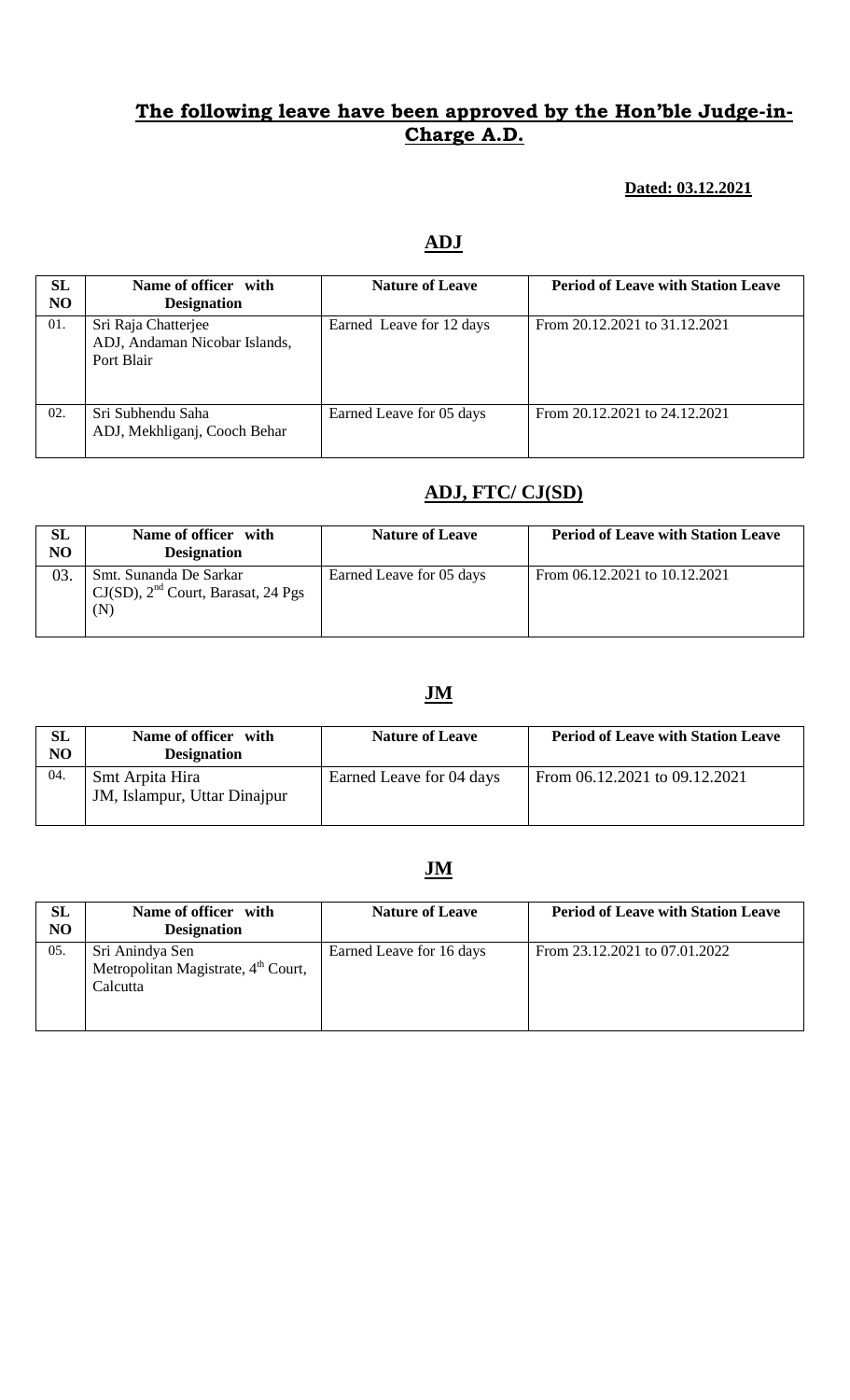#### **Dated: 06.12.2021**

# **ADJ**

| <b>SL</b><br>NO | Name of officer with Designation                                                 | <b>Nature of Leave</b>     | <b>Period of Leave with Station Leave</b> |
|-----------------|----------------------------------------------------------------------------------|----------------------------|-------------------------------------------|
| 01.             | Chandrani Mukherjee (Banerjee)<br>Judge, Bench-IV, City Civil Court,<br>Calcutta | Commuted Leave for 06 days | From 24.11.2021 to 29.11.2021             |

# **CJ(SD)**

| <b>SL</b><br>NO | Name of officer with Designation                                              | <b>Nature of Leave</b>     | <b>Period of Leave with Station Leave</b> |
|-----------------|-------------------------------------------------------------------------------|----------------------------|-------------------------------------------|
| 02.             | Md. Ehteshamuddin<br>$CJ(SD)$ , 1 <sup>st</sup> Court, Barasat, 24 Pgs<br>(N) | Commuted leave for 06 days | From 13.11.2021 to 18.11.2021             |

| <b>SL</b><br>N <sub>O</sub> | Name of officer with Designation                                              | <b>Nature of Leave</b>       | <b>Period of Leave with Station Leave</b> |
|-----------------------------|-------------------------------------------------------------------------------|------------------------------|-------------------------------------------|
| 03.                         | Smt. Pratima Sukla, JM, 3 <sup>rd</sup> Court,<br>Contai, Purba Medinipur     | Quarantine Leave for 18 days | From 14.08.2021 to 31.08.2021             |
|                             |                                                                               | Commuted Leave for 10 days   | From 01.09.2021 to 10.09.2021             |
| 04.                         | Smt. Kalyani Jogasarma Ghosh<br>JM, 3 <sup>rd</sup> Court, Sadar, Cooch Behar | Child Care Leave for 25 days | From 02.11.2021 to 26.11.2021             |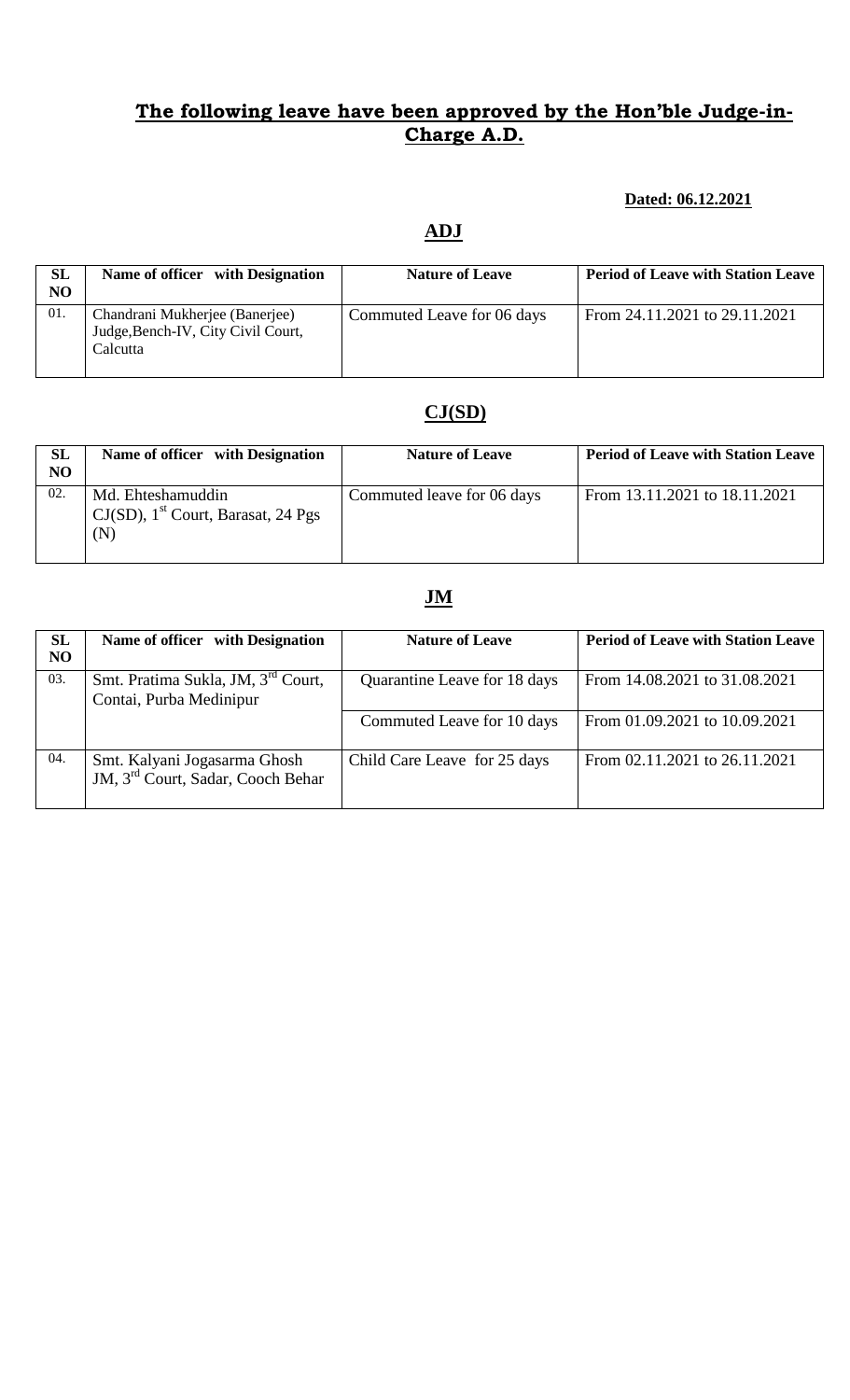#### **Dated: 06.12.2021**

# **CJ(SD)**

| SL<br>NO | Name of officer with<br><b>Designation</b>                           | <b>Nature of Leave</b>   | <b>Period of Leave with Station Leave</b> |
|----------|----------------------------------------------------------------------|--------------------------|-------------------------------------------|
| -01.     | Sri Sounak Mukherjee<br>$CI(SD), 2nd Court, Krishna nagar,$<br>Nadia | Earned Leave for 04 days | From 15.12.2021 to 18.12.2021             |

# **CJ(JD)**

| <b>SL</b><br>NO | Name of officer with<br><b>Designation</b>                         | <b>Nature of Leave</b>   | <b>Period of Leave with Station Leave</b> |
|-----------------|--------------------------------------------------------------------|--------------------------|-------------------------------------------|
| 02.             | Smt. Sneha Basu<br>$\text{CI (JD)}, 1^{\text{st}}$ Court,<br>Malda | Earned Leave for 25 days | From 17.01.2022 to 10.02.2022             |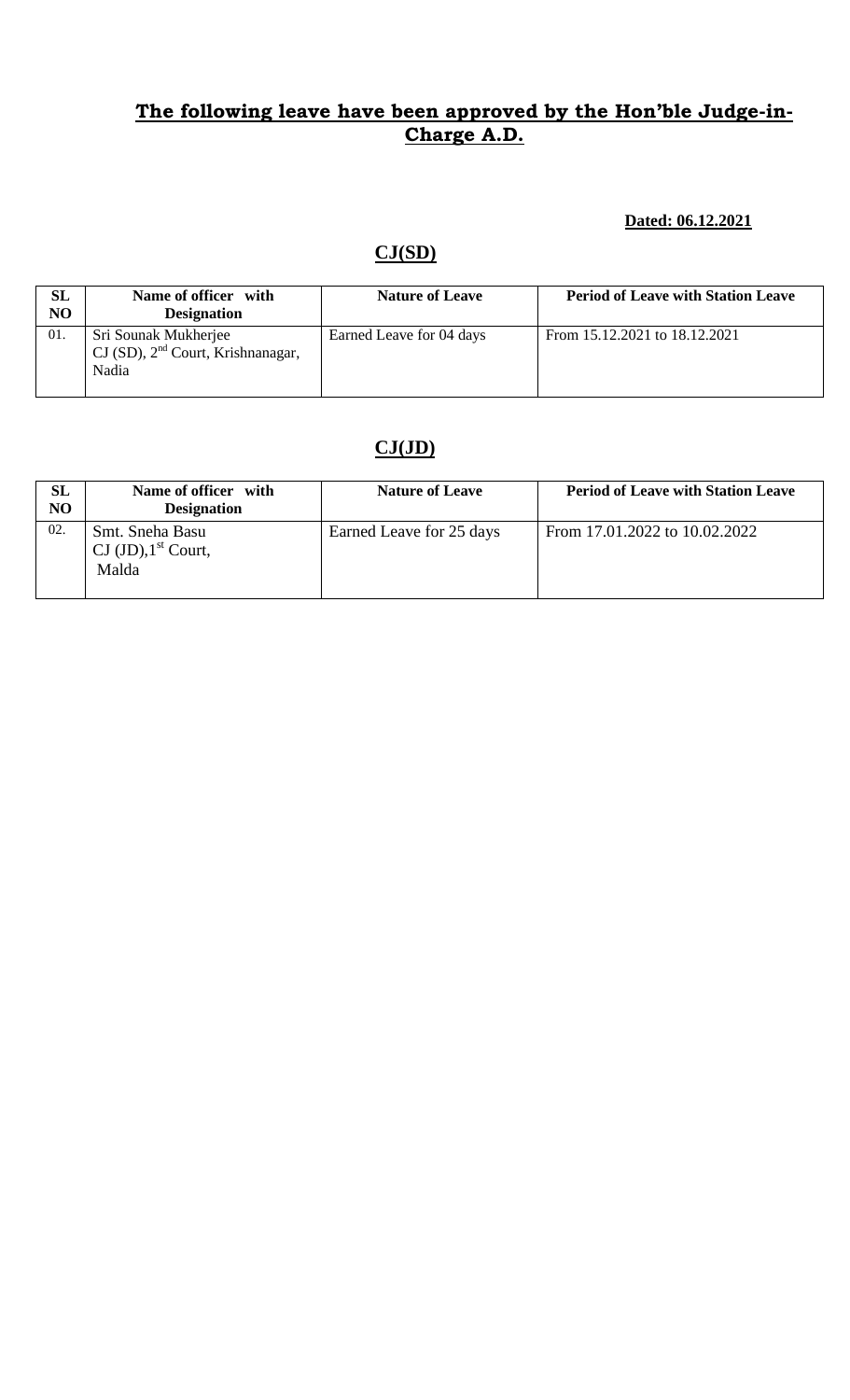# **Dated 01.12.2021**

| SL<br>NO | <b>Name of officer with Designation</b>                                               | <b>Nature of Leave</b> | <b>Period of Leave with Station Leave</b> |
|----------|---------------------------------------------------------------------------------------|------------------------|-------------------------------------------|
| 01.      | Sri Anindya Banerjee                                                                  | CL for 01 day with SL  | On 26.11.2021                             |
|          | ADJ, FTC-3, Basirhat, 24 Pgs (N)                                                      |                        | SL: 25.11.2021(E)                         |
|          |                                                                                       |                        | to 29.11.2021(M)                          |
| 02.      | Smt. Sarbani Mallick Chattopadhyay<br>ADJ, $2^{nd}$ Court, Kakdwip, 24 Pgs (S)        | CL for 04 days with SL | From 30.11.2021 to 03.12.2021             |
|          |                                                                                       |                        | SL: 29.11.2021(E)                         |
|          |                                                                                       |                        | to 04.12.2021(M)                          |
| 03.      | Sri Uttam Kumar Shaw<br>Chief Judge, PSCC, Calcutta                                   | CL for 01 day          | On 26.11.2021                             |
| 04.      | Sri Dwijendra Nath Roy Barman<br>ADJ, 2 <sup>nd</sup> Court, Barrackpore,<br>24pgs(N) | CL for 01 day          | On 22.11.2021                             |
| 05.      | Sri Deepto Ghosh<br>ADJ, 1 <sup>st</sup> Court, Lalbagh,<br>Murshidabad               | CL for 01 day          | On 29.11.2021                             |
| 06.      | Sri Subhendu Samanta, Judge, 5th<br>Bench, City Civil Court, Calcutta                 | CL for 01 day          | On 29.11.2021                             |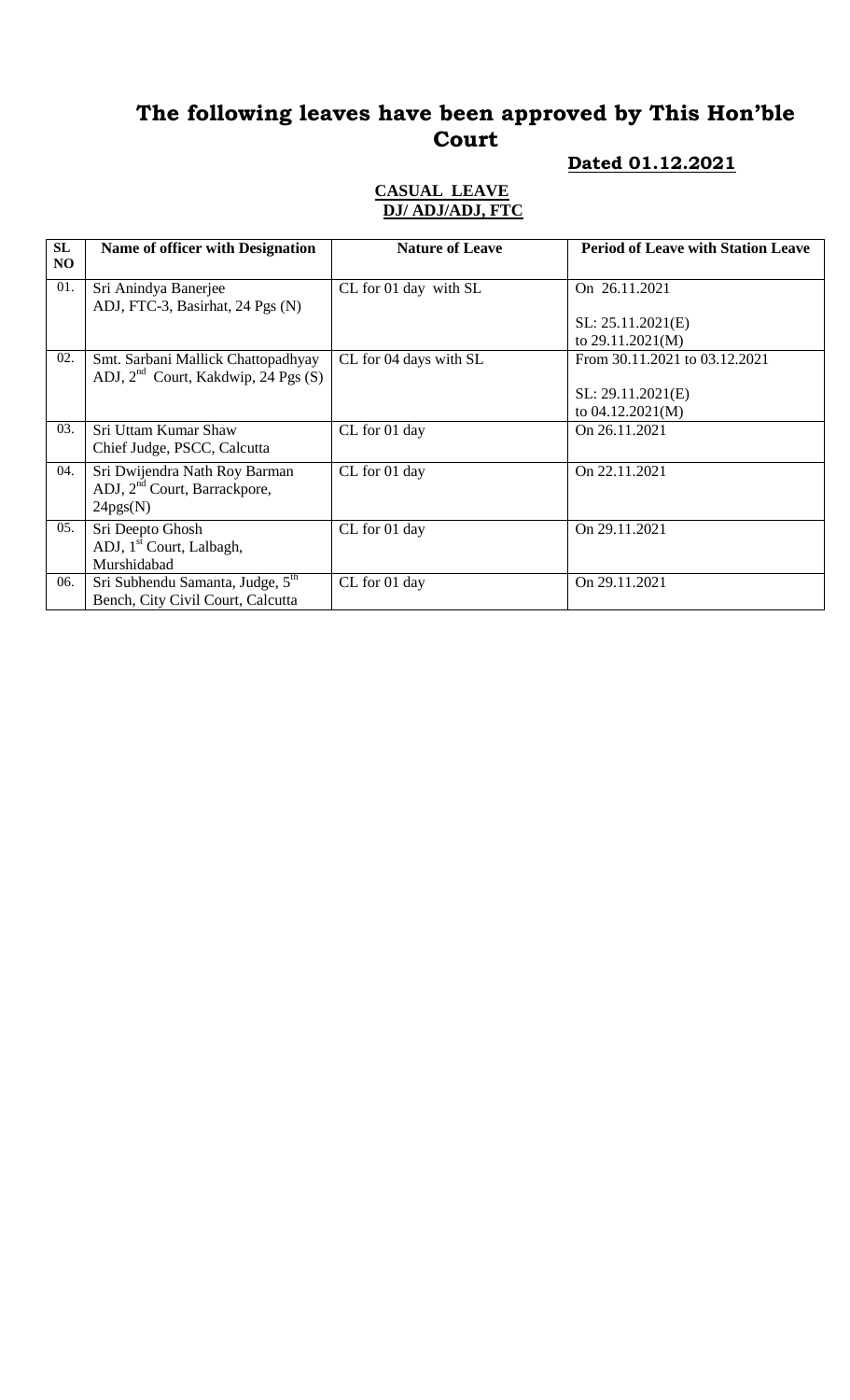### **Dated 01.12.2021**

| SL<br>NO          | Name of officer with<br><b>Designation</b>                           | <b>Nature of Leave</b> | <b>Period of Leave with Station Leave</b> |
|-------------------|----------------------------------------------------------------------|------------------------|-------------------------------------------|
| 01.               | Smt. Sanghamitra Podder<br>ADJ, FTC-2, City Sessions Court,          | CL for 01 day with SL  | On 10.12.2021                             |
|                   | <b>Bichar Bhawan</b> , Calcutta                                      |                        | SL: 09.12.2021(E)                         |
|                   |                                                                      |                        | to 13.12.2021(M)                          |
| $\overline{02}$ . | Smt. Sutapa Saha                                                     | CL for 02 days with SL | On 03.12.2021 & 04.12.2021                |
|                   | ADJ, Ranaghat, Nadia                                                 |                        | SL:03.12.2021(M)                          |
|                   |                                                                      |                        | to 05.12.2021(E)                          |
| 03.               | Sri Partha Pratim Chakravorty                                        | CL for 01 day with SL  | On 04.12.2021                             |
|                   | ADJ, 3 <sup>rd</sup> Court, Alipore, 24pgs(S)                        |                        |                                           |
|                   |                                                                      |                        | SL:03.12.2021(E)                          |
|                   |                                                                      |                        | to 06.12.2021(M)                          |
| 04.               | Smt. Madhumita Roy                                                   | CL for 02 day          | On 09.12.2021 & 10.12.2021                |
|                   | ADJ, 18 <sup>th</sup> Court, Alipore, 24                             |                        |                                           |
|                   | Pgs(S)                                                               |                        |                                           |
| 05.               | Sri Subhasis Ghosh                                                   | CL for 01 day with SL  | On 13.12.2021                             |
|                   | DJ, Uttar Dinajpur at Raiganj                                        |                        | SL:10.12.2021(E)                          |
|                   |                                                                      |                        | to 14.12.2021(M)                          |
| 06.               | Sri Somnath Bhattacharyya                                            | CL for 02 day with SL  | On 02.12.2021 & 03.12.2021                |
|                   | ADJ, Tehatta, Nadia                                                  |                        |                                           |
|                   |                                                                      |                        | SL:01.12.2021(E)                          |
|                   |                                                                      |                        | to 04.12.2021(M)                          |
| 07.               | Smt.Indrila Mukhopadhyay Mitra<br>ADJ, Special Court (E.C.Act),      | CL for 02 day with SL  | On 07.12.2021 & 08.12.2021                |
|                   | Paschim Medinipur                                                    |                        | SL:06.12.2021(E)                          |
|                   |                                                                      |                        | to 09.12.2021(M)                          |
| 08.               | Mrs. Melissa Gurung<br>ADJ, 2 <sup>nd</sup> Court, Arambagh,         | CL for 02 day with SL  | On 13.12.2021 & 14.12.2021                |
|                   | Hooghly                                                              |                        | SL:10.12.2021(E)                          |
|                   |                                                                      |                        | to 15.12.2021(M)                          |
| 09.               | Sri Shailendra Kumar Singh<br>ADJ, 2 <sup>nd</sup> Court, Serampore, | CL for 03 days with SL | From 07.12.2021 to 09.12.2021             |
|                   | Hooghly                                                              |                        | SL:06.12.2021(E)                          |
|                   |                                                                      |                        | to 10.12.2021(M)                          |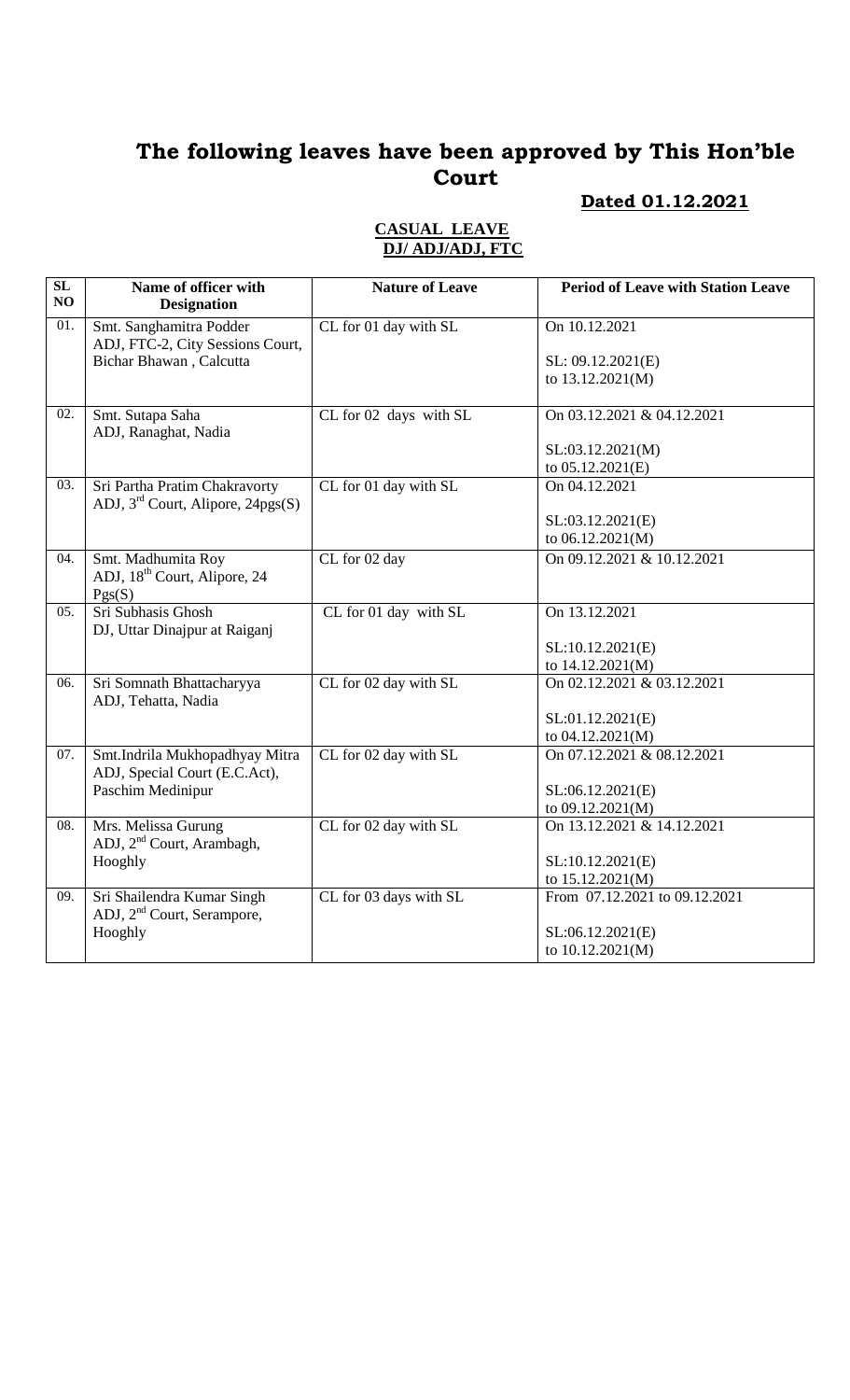# **Dated 02.12.2021**

| SL<br>NO. | <b>Name of officer with Designation</b>                   | <b>Nature of Leave</b> | <b>Period of Leave with Station Leave</b> |
|-----------|-----------------------------------------------------------|------------------------|-------------------------------------------|
| 01.       | Sri Sunirmal Datta<br>DJ, Paschim Bardhaman               | CL for 02 days with SL | On 17.12.2021 & 18.12.2021                |
|           |                                                           |                        | SL:16.12.2021(E)<br>to $20.12.2021(M)$    |
| 02.       | Sri Shyam Sundar Das<br>Judge, Spl Court (E.C.Act)-cum-   | CL for 02 days with SL | On 08.12.2021 & 09.12.2021                |
|           | ADJ, 2 <sup>nd</sup> Court, Cooch Behar                   |                        | SL: $07.12.2021$ (E) to $10.12.2021$ (M)  |
| 03.       | Sri Aloke Kumar Choudhury<br>ADJ, FTC-II, Islampur, Uttar | CL for 01 day with SL  | On 13.12.2021                             |
|           | Dinajpur                                                  |                        | SL:11.12.2021(E)                          |
|           |                                                           |                        | to 14.12.2021(M)                          |
| 04.       | Pijush Kanti Roy<br>ADJ, FTC-I, Diamond Harbour, 24       | CL for 02 days with SL | From 03.12.2021 to 04.12.2021             |
|           | Pgs(S)                                                    |                        | $SL: 02.12.2021$ (E) to 06.12.2020 (M)    |
| 05.       | Debdeep Manna<br>ADJ, FTC-II, Berhampore,                 | CL for 04 days with SL | CL:13.12.2021to 16.12.2021                |
|           | Murshidabad                                               |                        | SL:10.12.2020(E)                          |
|           |                                                           |                        | To 17.12.2020(E)                          |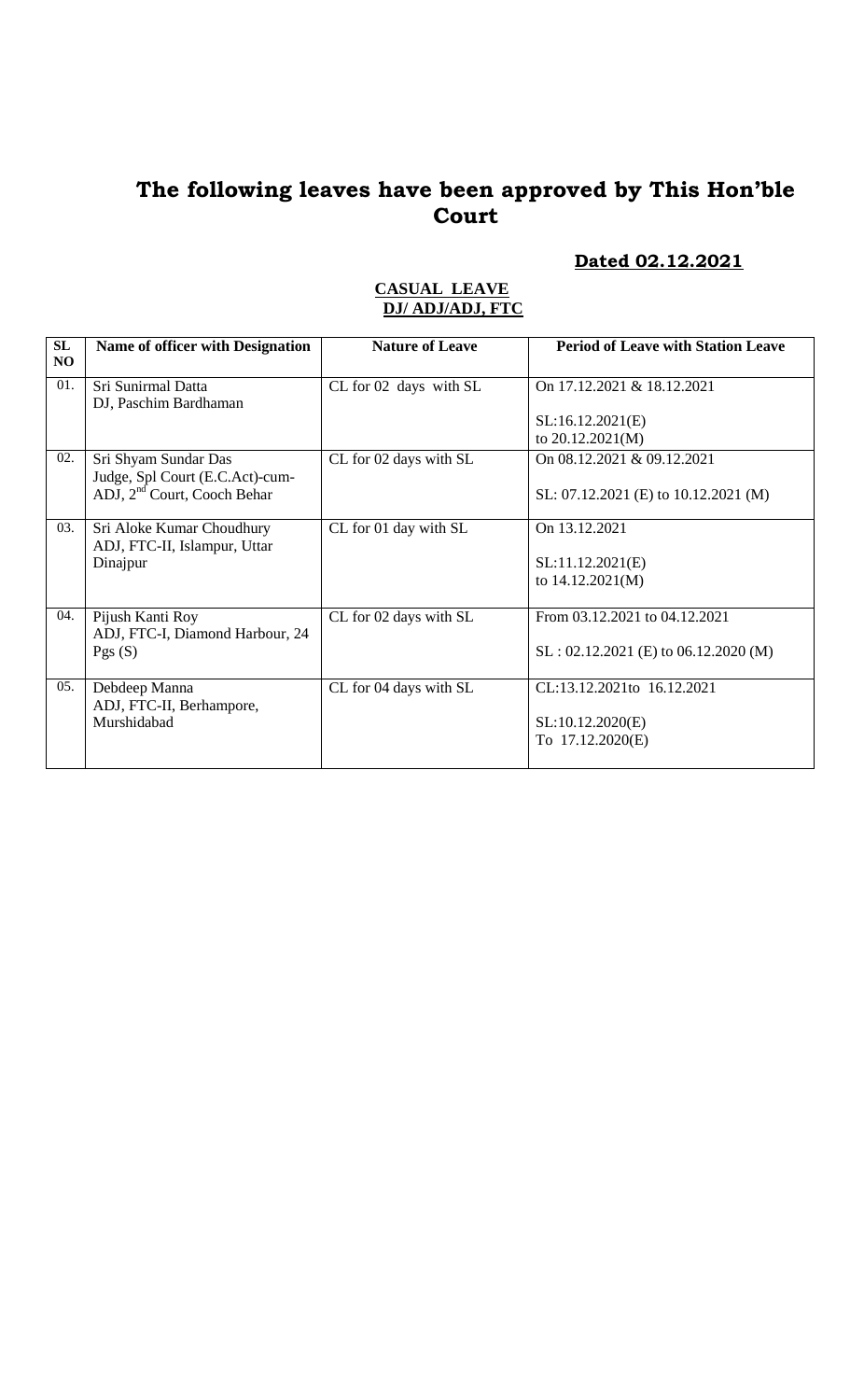### **Dated 03.12.2021**

| SL<br>NO | Name of officer with<br><b>Designation</b>                                            | <b>Nature of Leave</b>     | <b>Period of Leave with Station Leave</b> |
|----------|---------------------------------------------------------------------------------------|----------------------------|-------------------------------------------|
| 01.      | Smt. Sutanuka Nag<br>ADJ, Bench-II, City Sessions<br>Court, Calcutta                  | CL for 01 day              | On 26.11.2021                             |
| 02.      | Sri Arijit Mukhopadhyay, ADJ,<br>FTC, Ranaghat, Nadia                                 | CL for 02 day              | On 29.11.2021 & 30.11.2021                |
| 03.      | Smt. Sharanya Sen Prasad<br>ADJ, 2 <sup>nd</sup> Court, Asansol,<br>Paschim Bardhaman | Cancellation CL for 01 day | On 01.12.2021                             |
| 04.      | Sri Umesh Singh, ADJ, $2nd$<br>Court, Alipore, South 24 Pgs                           | CL for 02 days             | On 30.11.2021 & 01.12.2021                |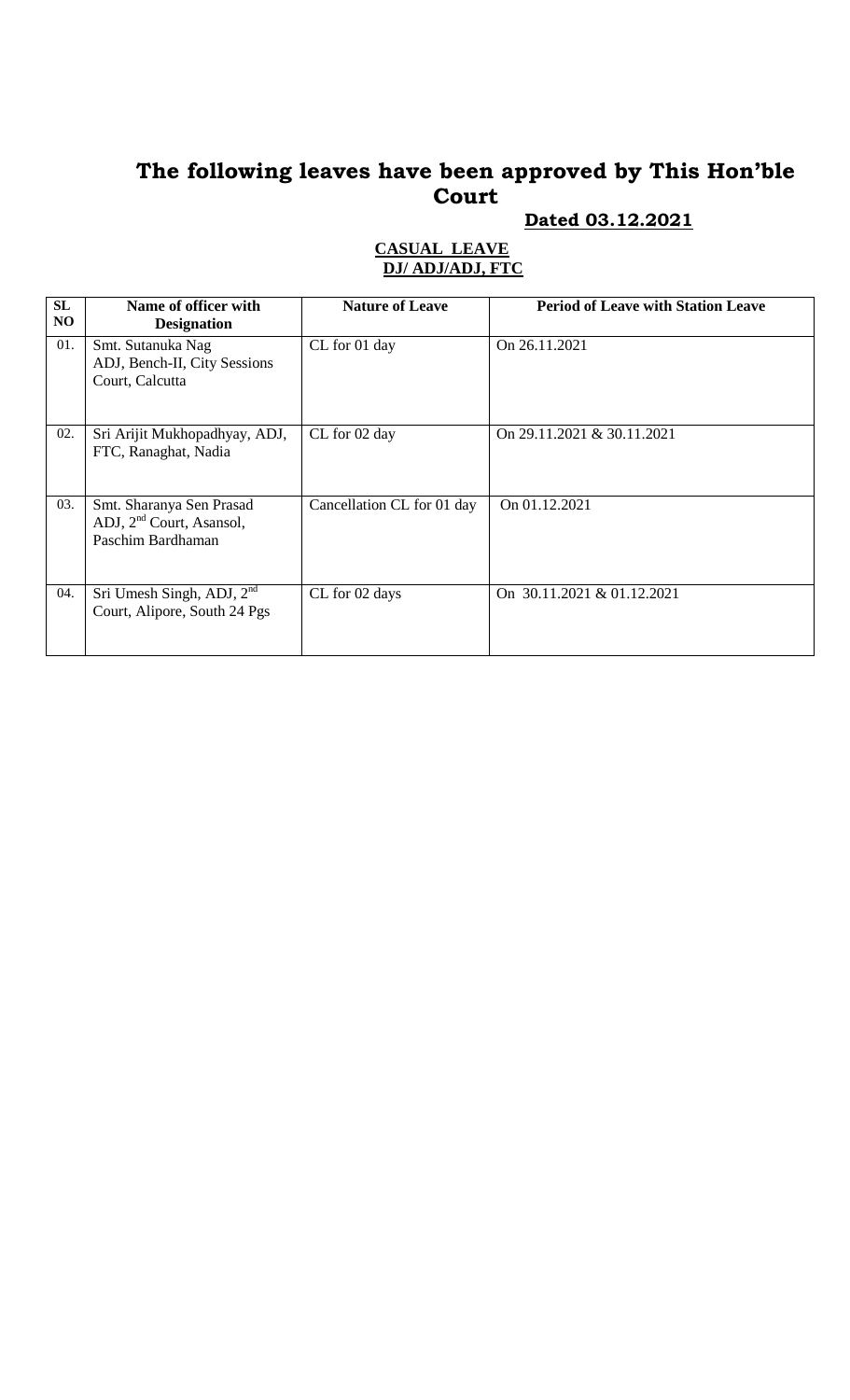### **Dated 03.12.2021**

| $\overline{\text{SL}}$ | Name of officer with                                                                       | <b>Nature of Leave</b> | <b>Period of Leave with Station Leave</b> |
|------------------------|--------------------------------------------------------------------------------------------|------------------------|-------------------------------------------|
| NO                     | <b>Designation</b>                                                                         |                        |                                           |
| 01.                    | Sri Samyajit Mukhopadhyay<br>ADJ, 1 <sup>st</sup> Court, Barrackpore,<br>24pgs(N)          | CL for 03 days with SL | From 02.12.2021 to 04.12.2021             |
|                        |                                                                                            |                        | SL: 01.12.2021 (E) to 06.12.2021 (M)      |
| 02.                    | Sri Sandip Choudhury, ADJ, 4 <sup>th</sup><br>Court, Jalpaiguri                            | CL for 03 days with SL | From 20.12.2021 to 22.12.2021             |
|                        |                                                                                            |                        | SL: 18.12.2021 (E) to 23.12.2021 (M)      |
| 03.                    | Sri Tikendra Narayan Pradhan<br>ADJ, 16 <sup>th</sup> Court, Alipore, South<br>24 Parganas | CL for 03 days         | From 13.12.2021 to 15.12.2021             |
| 04.                    | Sri Deepto Ghosh<br>ADJ, 1 <sup>st</sup> Court, Lalbagh,                                   | CL for 01 day with SL  | On 10.12.2021                             |
|                        | Murshidabad                                                                                |                        | SL: 09.12.2021 (E) to 13.12.2021 (M)      |
| 05.                    | Smt. Mou Chatterjee<br>ADJ, 1 <sup>st</sup> Court, Malda                                   | CL for 01 day with SL  | On $18.12.2021$                           |
|                        |                                                                                            |                        | SL:17.12.2021(E) to 20.12.2021(M)         |
| 06.                    | Sri Nandadulal Kalapahar, ADJ,<br>Chandernagore, Hooghly                                   | CL for 01 day with SL  | On 03.12.2021                             |
|                        |                                                                                            |                        | SL:02.12.2021(E) to 04.12.2021(M)         |
| 07.                    | Sri Indiwar Tripathi<br>ADJ, 2 <sup>nd</sup> Court, Jalpaiguri                             | CL for 02 days with SL | On 13.12.2021 & 14.12.2021                |
|                        |                                                                                            |                        | SL:10.12.2021(E) to 15.12.2021(M)         |
| 08.                    | Sri Sudhir Kumar<br>ADJ, Kalna, Purba Bardhaman                                            | CL for 02 days with SL | On 06.12.2021 & 07.12.2021                |
|                        |                                                                                            |                        | $SL:04.12.2021(E)$ to $08.12.2021(M)$     |
| 09.                    | Sri Jyotirmoy Chandra, ADJ, 5 <sup>th</sup><br>Court, PurbaBardhaman                       | CL for 02 days with SL | On 13.12.2021 & 14.12.2021                |
|                        |                                                                                            |                        | SL:10.12.2021(E) to 15.12.2021(M)         |